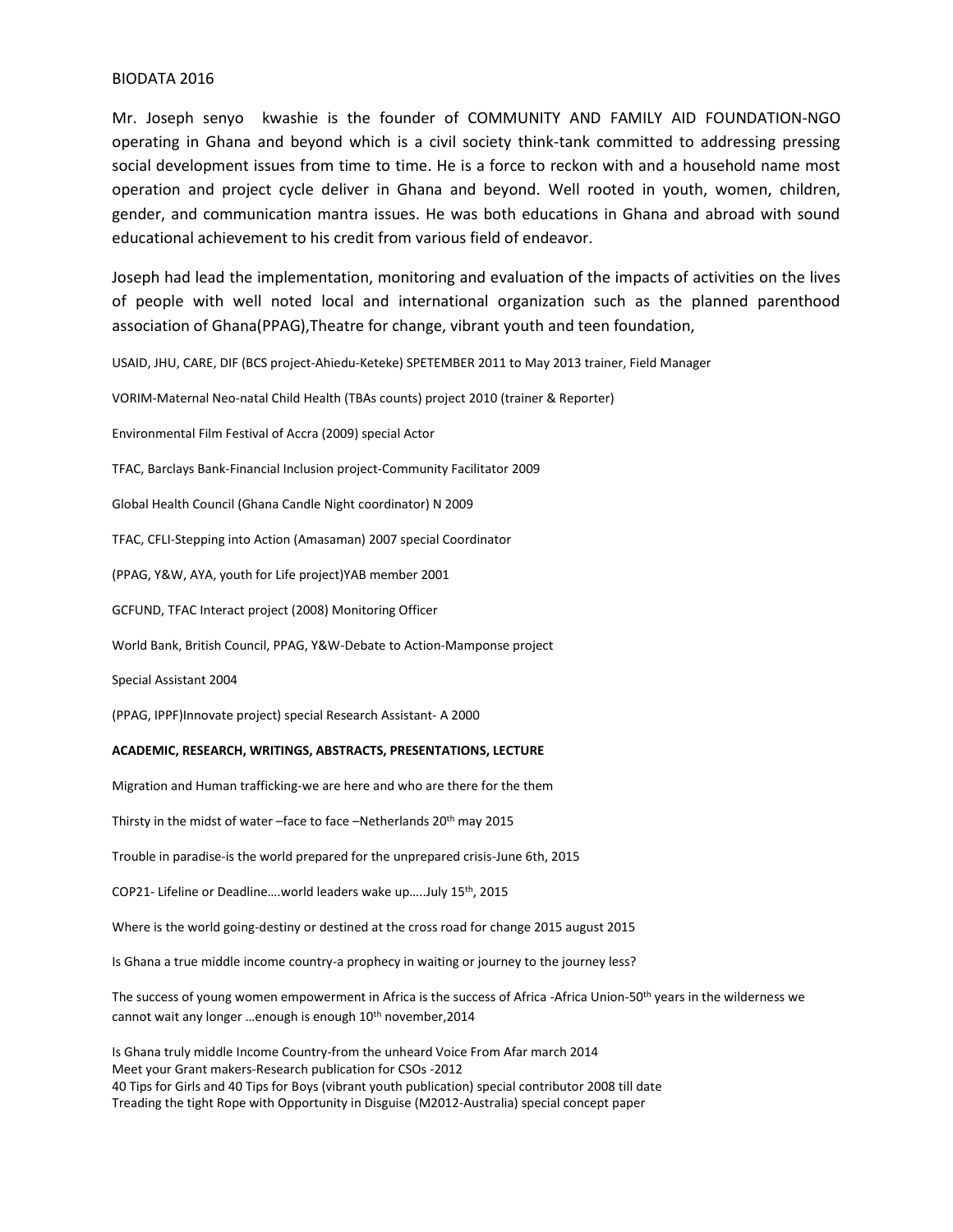Too Hot To Handle-Real Life Experience 2011 The Dilemma of a Born to Win soul (HIV and Aids Novel) 2009-yet to be published Migration and Integration-From Global Crisis to Global Solutions (India Call) 2009 Aging – Africa's Experience (A tale of two cities) Canada aging conference –special contribution 2009 Disability Not Inability-Disables Counts-script presented to the African Writers competition 2009 The cradle of Hope-the Dreamland Chambers-2008 short story Stop the Blame Game –Governance or Dominance-in a quest for good governance 2006 Tell Africa-your children are Dying (special write up) 2005 Waite and see-Big Bothers Fight 2003 (short story) A friend of Mine Has AIDS-special AIDS poem (submitted for Goethe competition 2003 Women in the Gap-Gender issues (from policy to Action-women matters) 2011 special concepts

#### AWARDS, CERTIFICATES, FELLOWSHIP, HONORS & RECOGNITION

National Polio Eradication Committee (Ghana) cert. of Appreciation Planned Parenthood Association of Ghana (PPAG) cert. of honour-1997 The Initiative for Equal Rights (Human rights Award, December 2011) Ghana Innovation Market Place (Winner June 2011) Save the Children USA (Cert. of Appreciation 30 M 2009)

#### KEY CONFERENCES, WORKSHOPS, CONSULTATIONS, PRESENTATIONS, ROLES & CONTRIBUTIONS

Children's Rights to Water and Sanitation in Schools in Ghana: the implementing Factor-CSOs input collection-Contributor 23 November 2012**(CONIWAS)**

Ghana Aids Commission special Consultation on Disability Civil Society Expert Input 81th February/Mplaza Hotel Accra

The International Growth Centre-Building Effective Cities Dialogue 28<sup>th</sup> February 2014-experts consultation Best Western Premier Hotel Accra

WHO ICCM 2014 Symposium @ AICC 3-5 MARCH 2014-Accra –Special Delegate-country Team member

RIPS/University of Ghana 2014 special Course on Climate Change 10-14 march –Scholarship Recipient

Third World Network Stakeholders Consultation on EPA 12th March 2014 Civil Society Representative

Water Conference and Exhibition 2014, 27-28 March @ AICC –Panel Contributor WATSAN In Ghana

World TB Day 2014, 24th March –Country Civil Society Led Effort Exhibitor

DFID and Techno Serve Special 2014 project @ British Council-Partnership for Development

Global Power shirt 2014-G-ROC project -Elected Expert management Committee Member -5<sup>th</sup> April 2014

USAID/Ghana Agribusiness Summit 2014 @ movenpic Hotel Country Delegate-29th April, 2014

Pan-African Conference on Inequality 28-30<sup>th</sup> April @ AICC/Ghana -Special Delegate

World Bank Expert Consultation on PPP on 24th April –Special Representative

National Interest Dialogue for Ghana's Election 2016, 28th April, 2014 @ Movenpick Hotel Youth Representative

YES-Ghana-Youth Manifesto 2012 conference 30 october-1 November 2012Key Organizational Representative and special contributor

Africa Union Mock Parliament and National Conference 2012- 25 August 2012-Missions Representative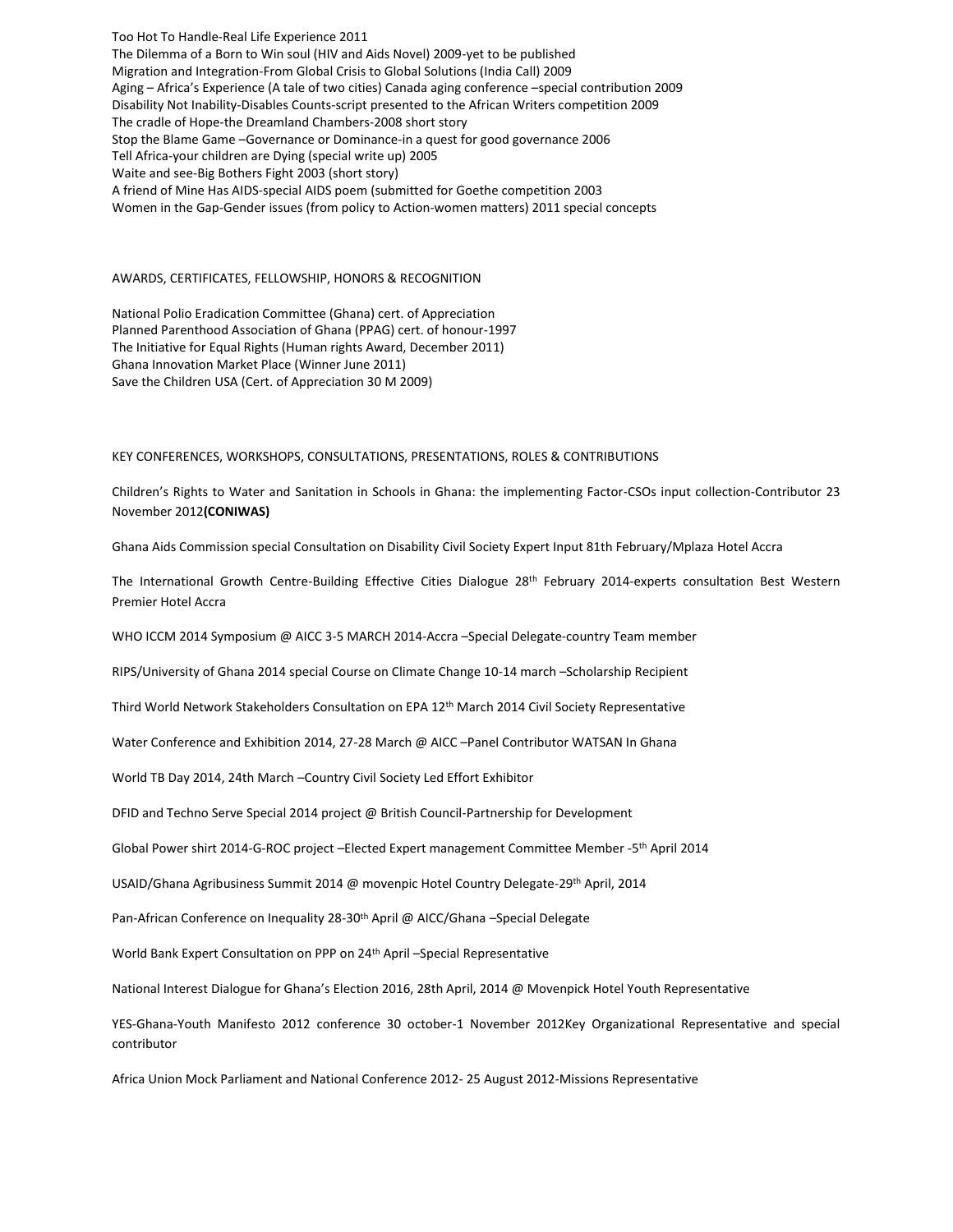Global Alliance for Clean Cook Stove-National Plan of Action Reviewers Workshop-special Contributor 25 October 2012

Ghana School Feeding Programme-Policy Scoping Workshop-Civil Society Experts contribution 16 October 2012 (ILS) organizational Representatives and contributor

RMT-August 20 2012 –webinar on AIDS and fighting the rights of MARPS online conference 2012-special contributor

Building Bridges-the Health Professional and Media Resource project in Ghana-2<sup>nd</sup> Review Meeting 21-23 August 2012 -special Contributor

16th International Conference on AIDS and STIs (ICASA) 4-9 December 2011(special delegate) 16 ICASA-Ethiopia 2011-Increasing Governments Accountability to Funding AIDS in Africa-Where is the money-Key Youth Activist-Ghana's Representative

Human Rights and Gender Documentation Centre (courts, procedures Guides for Judges and Lawyers Manual –stakeholders Reviewers Workshop June 2010-special Reviewer

Missionaries Abroad-2011 National Youth Camp Meeting-Prampram-special Resident speaker and Trainer

National Mass Measles Campaign-3-6 November 2010(WHO field Reporter for Ayawaso Central)

The 2<sup>nd</sup> Global Forum on Human Resources for Health-PMAC (23-29 January 2011-Bankok Thailand) special delegate and member.

The positive practice Environment Campaign HRH conference-special contributor) Thailand Women Deliver June 7-10 2010 Washington DC (special Delegate)

1 st September 2010-National Identity Summit-Brand Ghana-Key Civil society Representative and contributor

National Conference on Managing Foot Soldiers and Part Loyalist for sustainable Democracy and effective Institutional Development -26-27 May 2010 –organizational representative

Africa Human Rights Commission Conference 5-18 February 2005(Ghana) special Delegate

Global Economic Crisis activist school (by the Third World Network) September 2009 –Civil representative

Dear All

My name is JOSEPH SENYO KWASHIE from GHANA and the founder of Community and Family Aid Foundation-NGO in Ghana, of national in nature working for and pursuing youth and other social